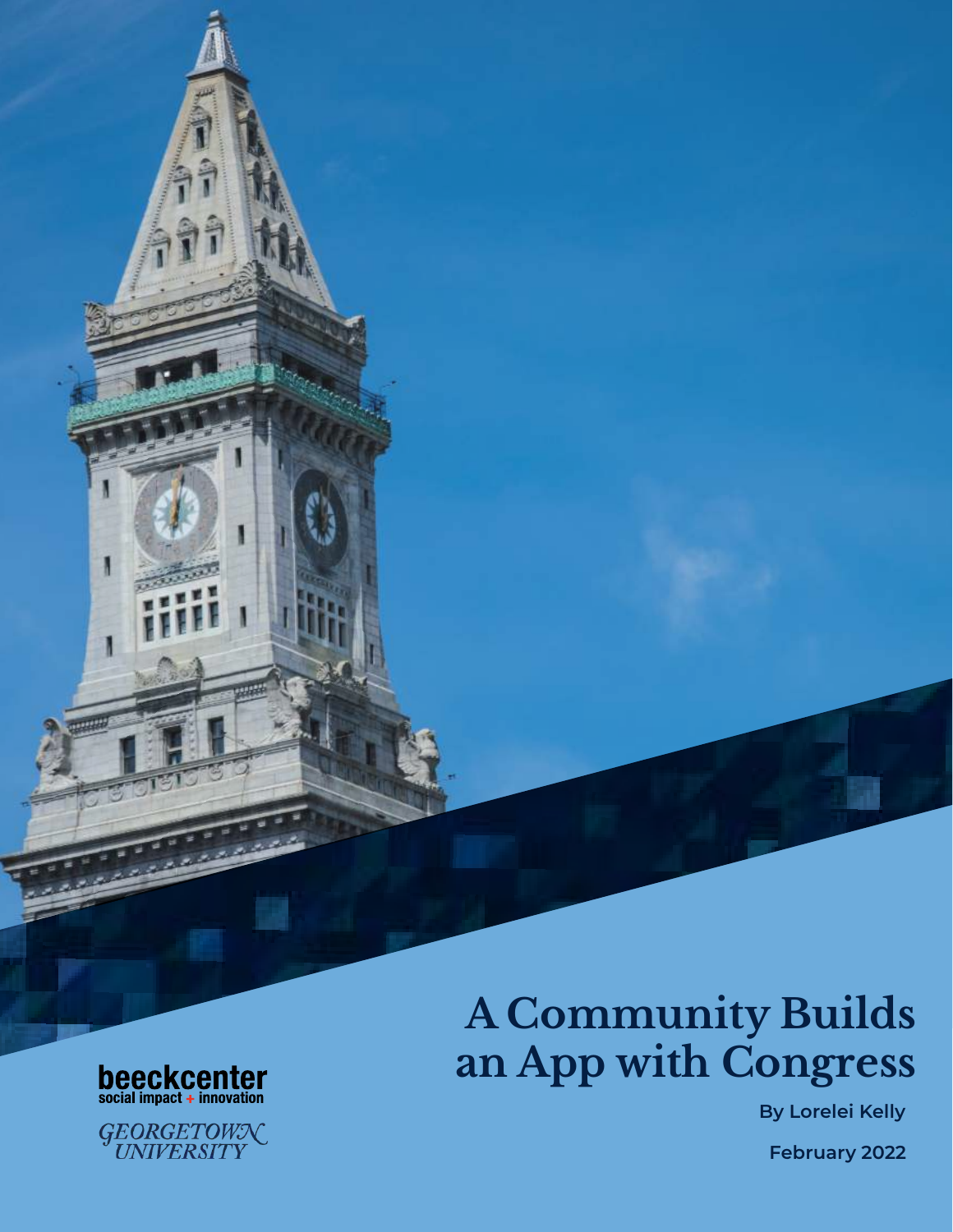# **Contents**

| <b>About</b>                                                                | $\overline{3}$ |
|-----------------------------------------------------------------------------|----------------|
| <b>Introduction: Shape &gt; Structure &gt; Share</b>                        | 4              |
| 1. Identify an efficiency gap and secure the support to address it          | 7              |
| 2. Lay out the case for a workflow technology fix                           | 8              |
| 3. Identify a local community with the tech capacity to build with Congress | 8              |
| 4. Work as an agile team and launch                                         | 9              |
| <b>Conclusion</b>                                                           | 10             |
| <b>Continuing the Conversation</b>                                          | 10             |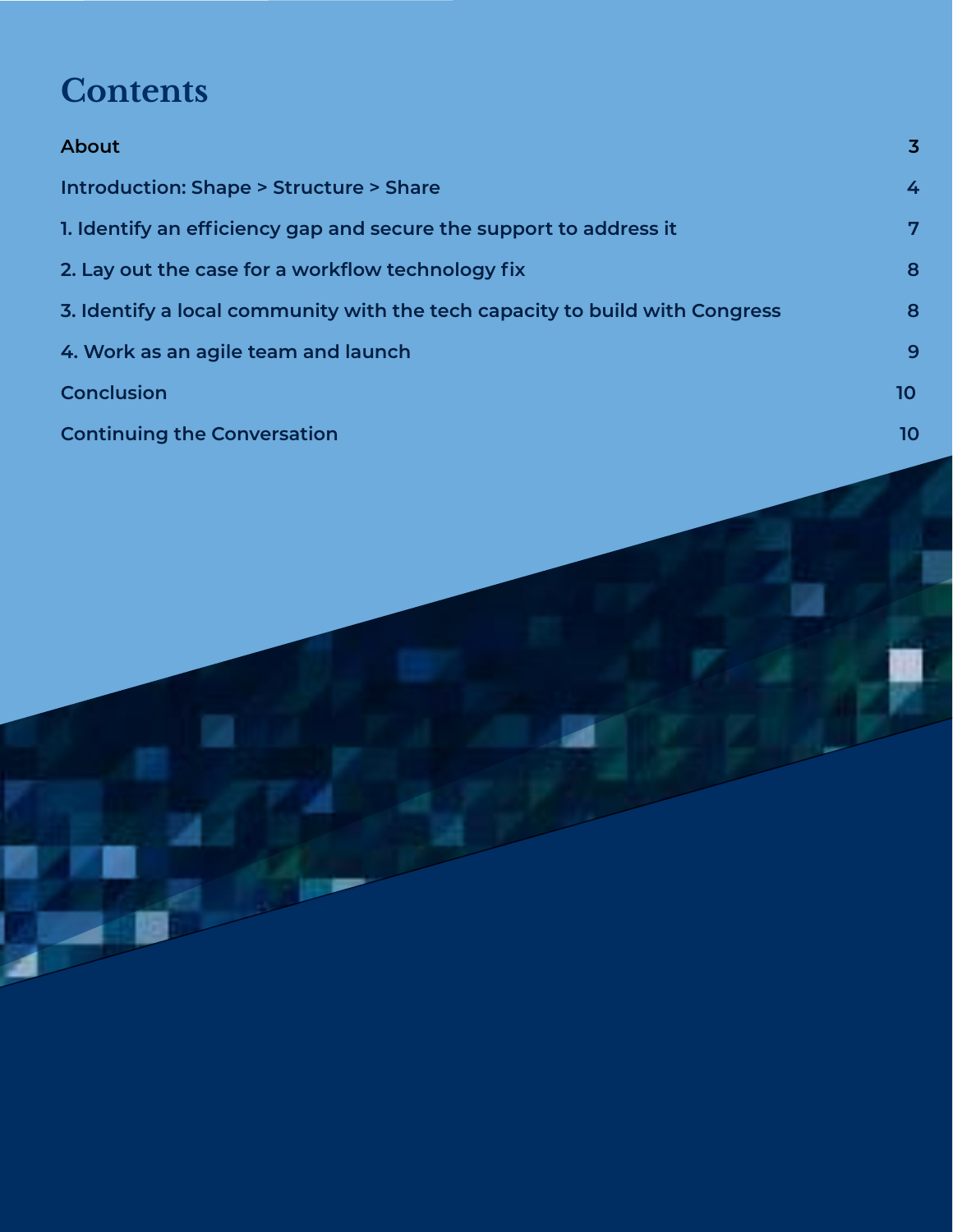# <span id="page-2-0"></span>**About This Case Example**

This publication utilizes our **[Shape > Structure > Share](https://beeckcenter.georgetown.edu/report/shape-structure-share-framework/)** framework for digital public infrastructure. We illustrate this framework through a case example that examines how a congressional staffer worked collaboratively with local public interest technologists to **shape** an app specifically **structured** to solve a constituent service challenge. The app was then **shared** through congressional dissemination channels and with the public on a website. We envision this framework as a positive, forward-moving cycle in a modern, representative democracy.

This publication is also a "how to" guide. You will learn how members of Boston's local Code for America brigade offered their technology skills on behalf of an app project: a custom Social Security benefits calculator. Public interest technologists are an example of a skills-based policy-adjacent community, which help guide and determine present and future policy decisions and are critical to implementing policy. This concept expands the notion of civic participation to communities as co-creators of civic infrastructure. In our example, the participants built technology that helps constituents and also saves staff significant time.

At the Beeck Center for Social Impact + Innovation at Georgetown University, we know that the meaningful inclusion of policy-adjacent communities is a constructive way to ameliorate the crisis of democratic legitimacy in American society. These voices offer authentic, local information that is different from experts because it is voluntary and based on lived experience. Individuals with hands-on technology experience make up a deep reservoir of insight that government leaders should tap into.

Thanks to civil society efforts like **[Code for Boston](https://www.codeforboston.org)** and the rising prominence of tech-savvy **[millennials](https://medium.com/millennial-voices/round-up-candidates-under-45-headed-to-the-117th-congress-55edcdc6c055)** into leadership roles, Congress has formally begun to broaden its representative capacity through electronic methods. For example, digital adaptation necessitated by the COVID-19 pandemic has allowed Congress to include a greater variety of voices in committee hearings. More civic collaborations like these are both timely and essential.

We look forward to a future when policy-adjacent communities regularly participate in the formative stages of policymaking and also bolster other functions through monitoring implementation and evaluating impacts. This civic activity is a generator of data for evidence-based lawmaking and trust building toward a durable and resilient democratic republic.

The information and photos in this case example were gathered and presented by Lorelei Kelly, a fellow at the Beeck Center for Social Impact + Innovation at Georgetown University. It was edited by Katie Hawkinson. The Beeck Center gratefully acknowledges the efforts and insights of the organizations, individuals, and government agencies that have been working in this ecosystem for years.

This publication is available under a Creative Commons Attribution-ShareAlike license, and should be cited as: Kelly, Lorelei (2022): A Community Builds an App With Congress: Beeck Center for Social impact + Innovation, Georgetown University, Washington, D.C.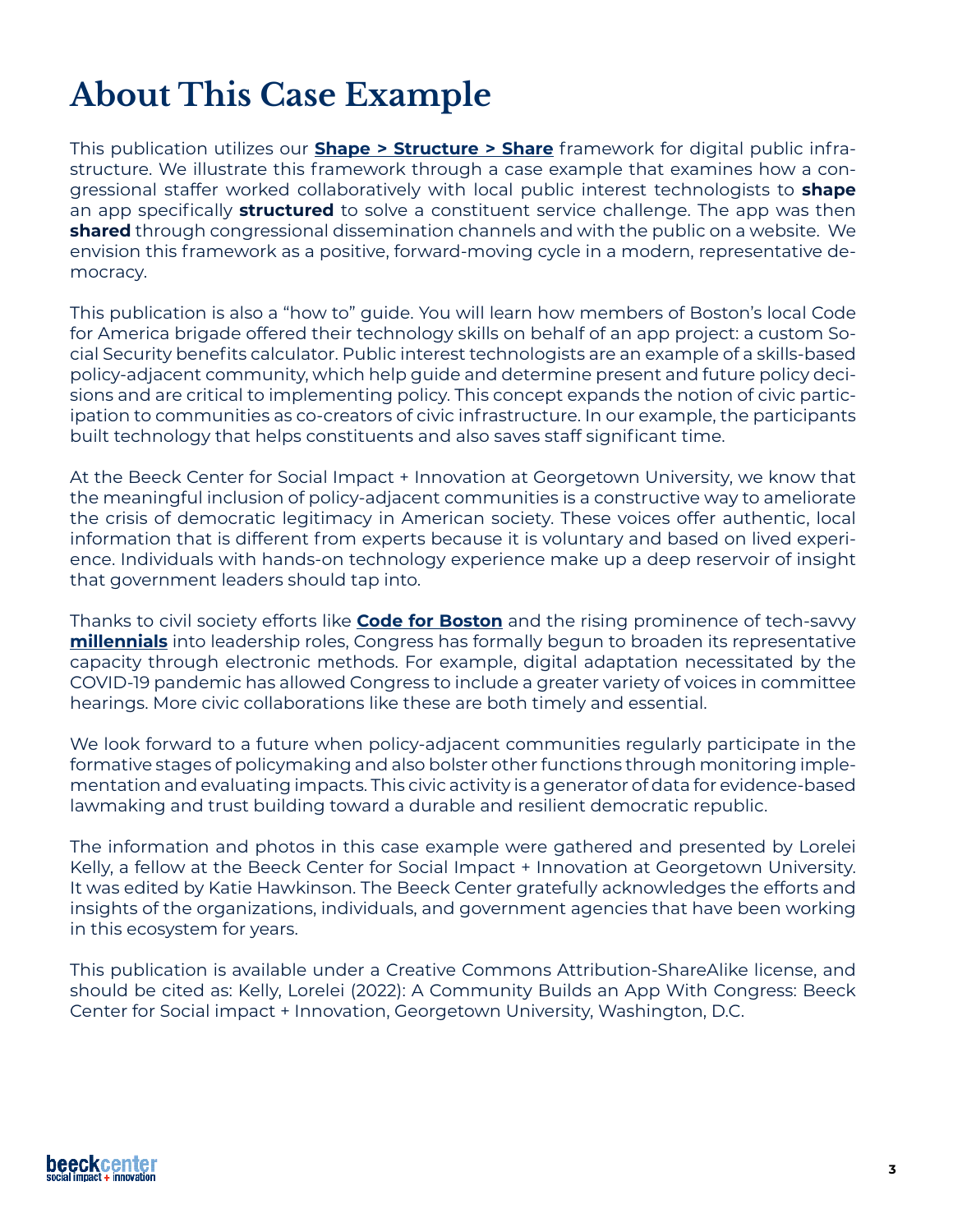## <span id="page-3-0"></span>**Introduction: Shape > Structure > Share**



This case example is based on a collaboration between congressional district staff and a local technology community. Working together, they built the **[Windfall](http://www.ssacalculator.org/) [Awareness](http://www.ssacalculator.org/)** app. In today's Congress, nearly half of all congressional staff are located in districts (compared with 22.5% in 1972). Congress' human capacity is scattered across the U.S., in approximately 900 district offices. These offices serve as networked connection points for a modern system of digital federalism, as well as places for experimentation, data gathering, and collaboration.

We are publishing this case example using the Shape > Structure > Share framework to illustrate its replicable components. In this case, a local technology community informed the **shape** of a custom app to optimize information sharing between constituents and Congress. Congressional staff worked as part of this team to **structure** the community expertise in a format compatible with the constituent service workflow. Then, the staff **shared** this collaborative output through congressional channels and with the broader public.

This is also a "how-to" guide. We encourage members of Congress, their staffs, and their committees to refer to this case to include local input to both imagine and create technology that serves democracy. In this case example, the office of Congressman Seth Moulton (MA06) innovated with a local group of civic technologists known as Code for Boston who were also part of the national **[Code for America](https://codeforamerica.org/)** network. Working together, Moulton's office and Code for Boston built an app to calculate a Social Security benefit regulated by a place-determined amendment known as the **[Windfall Elimination Provision](https://ssacalculator.org)**. Since this team created the app, Congress has accelerated digital development with pandemic emergency rules **[changes](https://beeckcenter.georgetown.edu/wp-content/uploads/2020/09/2020-CIVIC-VOICE-DURING-COVID_FINAL.pdf)** in 2020 and rolling **[recommendations](https://modernizecongress.house.gov/)** issued by the Select Committee on the Modernization of Congress. For example, remote video participation in hearings and electronic document submission—formerly in-person and hard copy—have become routine workflow activities. The app featured in this case example also represents a present gap in Congress' institutional capacity to safeguard and share public interest technology. We anticipate that the new **[Congressional Digital Service](https://fcw.com/digital-government/2022/01/hill-gets-serious-about-digital-services/360994/)** will remedy this missing capacity, beginning in the House of Representatives.

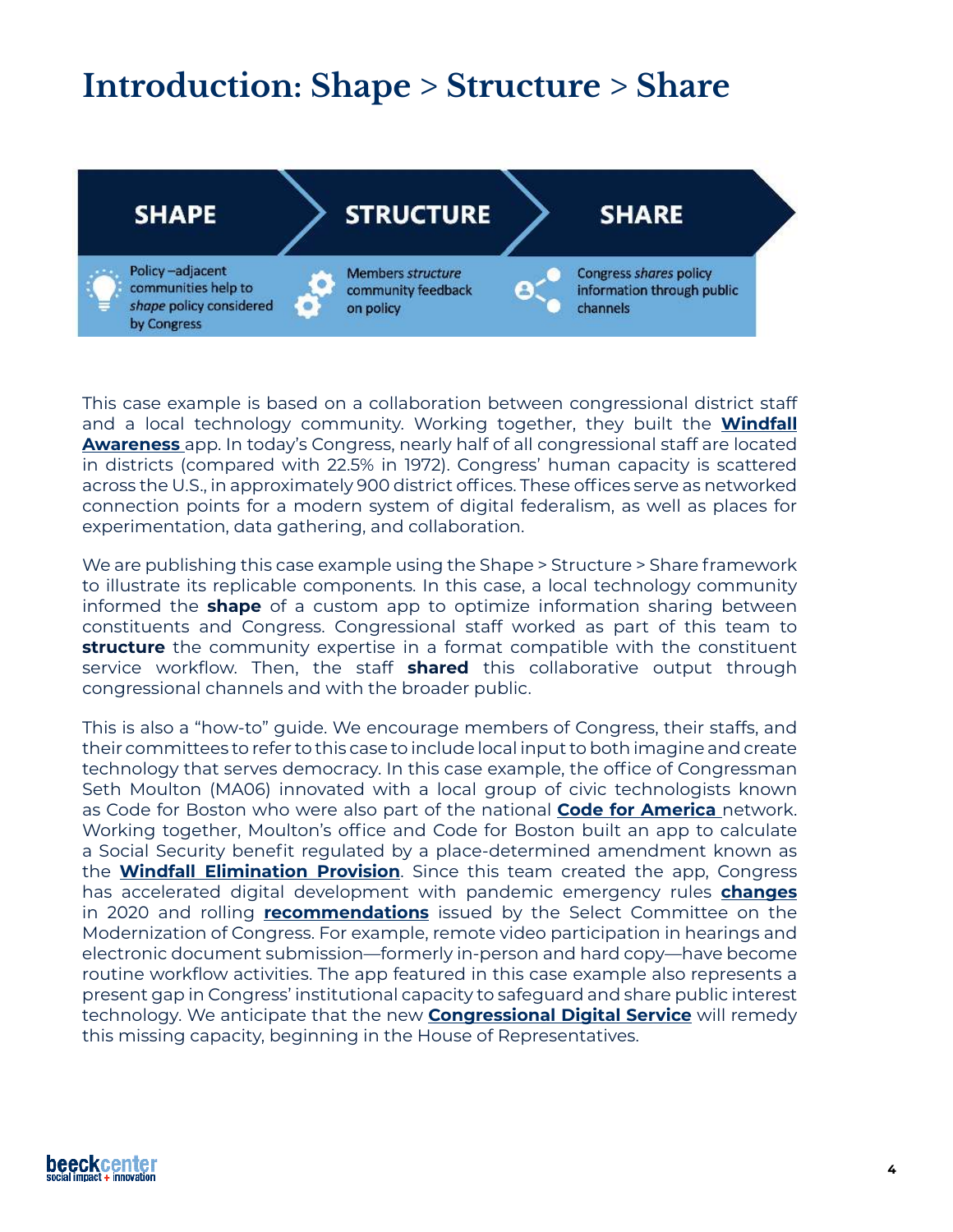## **SHAPE**

Civic participation in democracy has deep roots throughout New England.

To be sure, Massachusetts residents have historically set a high bar for self-determination. The Mayflower Compact—the first American document establishing self-government was signed in Provincetown, and the Boston Tea Party was the result of a series of town gatherings. Congressman Moulton's district headquarters sits in downtown Salem, across from the Old Town Hall, one of the earliest public squares in the country. Moulton's district office has made a point to routinely gather input from constituents. His office workflow is centered around the community and staff use modern tactics to improve service. The staff created a functional database that structured data from constituent relationship management along with a dashboard for casework. In fact, his office was one of the



The Old Town Hall in Salem, Massachusetts.

first to use technology to unify his Capitol Hill office with his district office through video conferencing and Slack. The Congressman has also shared his knowledge with his House colleagues, irrespective of political party. For instance, he created a guide for his Veterans Town Hall model and wrote a "Welcome to Congress" handbook for new members. His office also produced a casework guide for new offices.

An innovator himself, Moulton spent his career supporting ideas that used tech to improve Congressional workflows. The inclusive culture of his office provided an ideal backdrop for collaboration with local public interest technologists.

- □ This case example began with a pragmatic goal: an effort to optimize staff time and improve the **[Civic User-Experience](https://www.popvox.org/measuring-civic-experience)** (CUX) of Social Security recipients.
- □ Congressman Moulton had a track record as a technology enthusiast as it related to institutional workflow. He encouraged his staff to experiment and share.
- □ Moulton's office regularly sought constituent input to shape the content of policy. Collaborating with locals to shape a constituent serving technology had a familiar precedent.
- □ Code for Boston—a local brigade of the national Code for America network—was an active and well-regarded group of voluntary public interest technologists.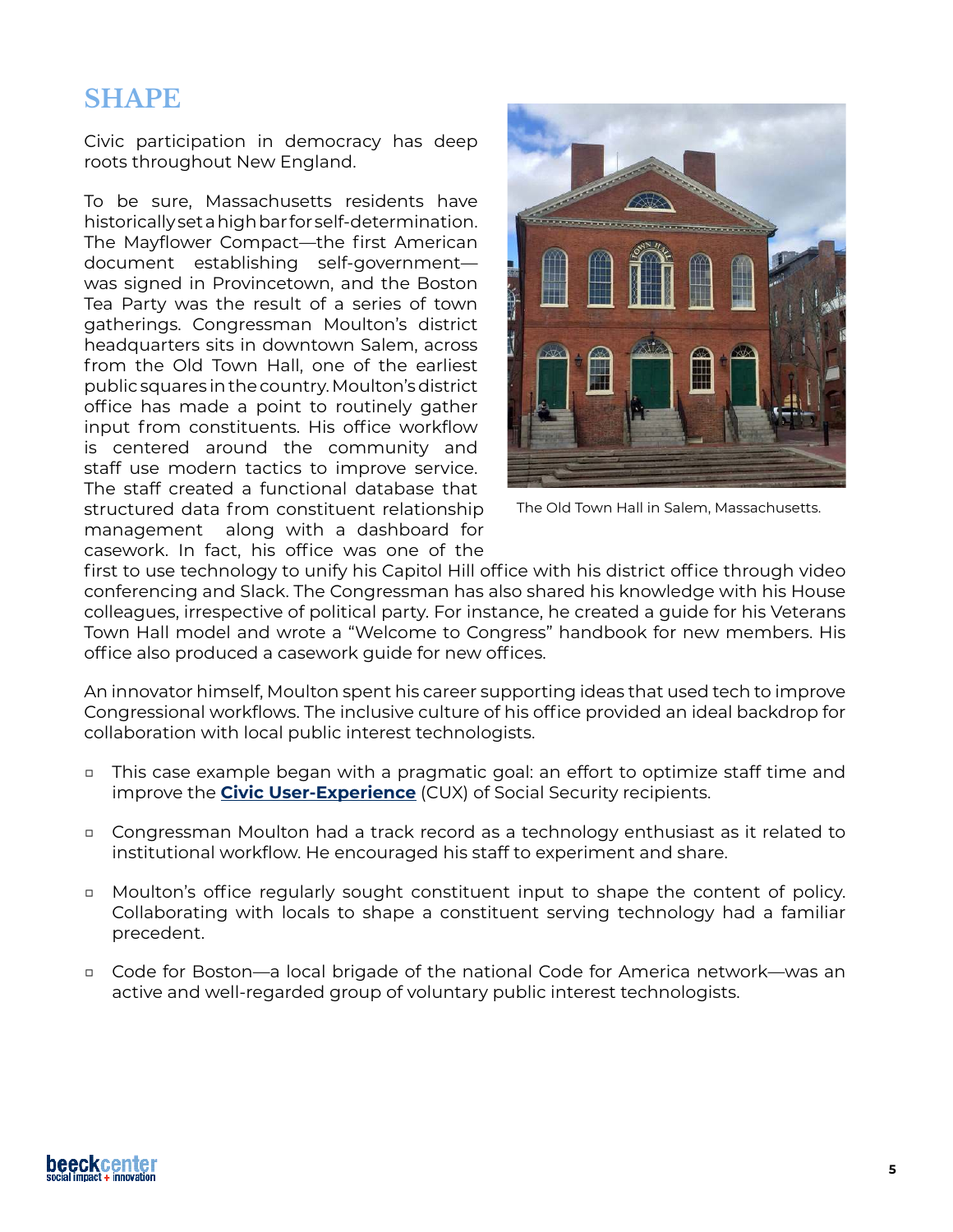## **STRUCTURE**

Moulton's office sought to build a technology solution to facilitate information sharing between citizens and government. District staff know the esoteric and often confusing intricacies in federal policy and are also the face of the members back home. They plan and attend events, hold office hours, and make themselves available in innumerable ways to improve communication. They also have access to internal expertise for outstanding questions about how an innovative idea would fit into congressional rules or workflow. Knowing these details was vital to structure digital public infrastructure like the Social Security benefits calculator that earned a working title, the "Windfall Awareness App."

#### **PUBLIC INTEREST TECHNOLOGY**

Meeker noticed that casework staff in the district spent an excessive amount of time assisting constituents with Social Security because of the Windfall Elimination Provision.

#### The **[Windfall Elimination Provision](http://www.massretirees.com/wepgpo-explained)**

—a 1970's era amendment— is an example of federal policy that impacts states unevenly. The Windfall Elimination Provision in Social Security caused distress in Massachusetts (and other states) because of local adjustments made to benefit amounts based on employer history.

Enter Anne Meeker, Director of Constituent Services for Massachusetts' 6th district, who had always been passionate about public interest technology. During her time on Moulton's team, Meeker noticed that casework staff in the district spent an excessive amount of time assisting constituents with Social Security because of the Windfall Elimination Provision.



- □ Constituents in the district expressed frustration at the lack of a useful one-stop place for information about their benefit.
- □ Pulling on her own interests, Meeker reached out to local volunteer technologists at Code for Boston to help with the project.
- □ Moulton supported Meeker's decision to spend time on this innovation project.
- □ Meeker and the Code for Boston team created a schema—a structured format—and then built a calculator to help constituents understand their benefits: the **[Windfall](https://ssacalculator.org/)  [Awareness app.](https://ssacalculator.org/)**

Anne Meeker and Thad Kerosky of Code for Boston present the Windfall Awareness App project to colleagues on Capitol Hill.

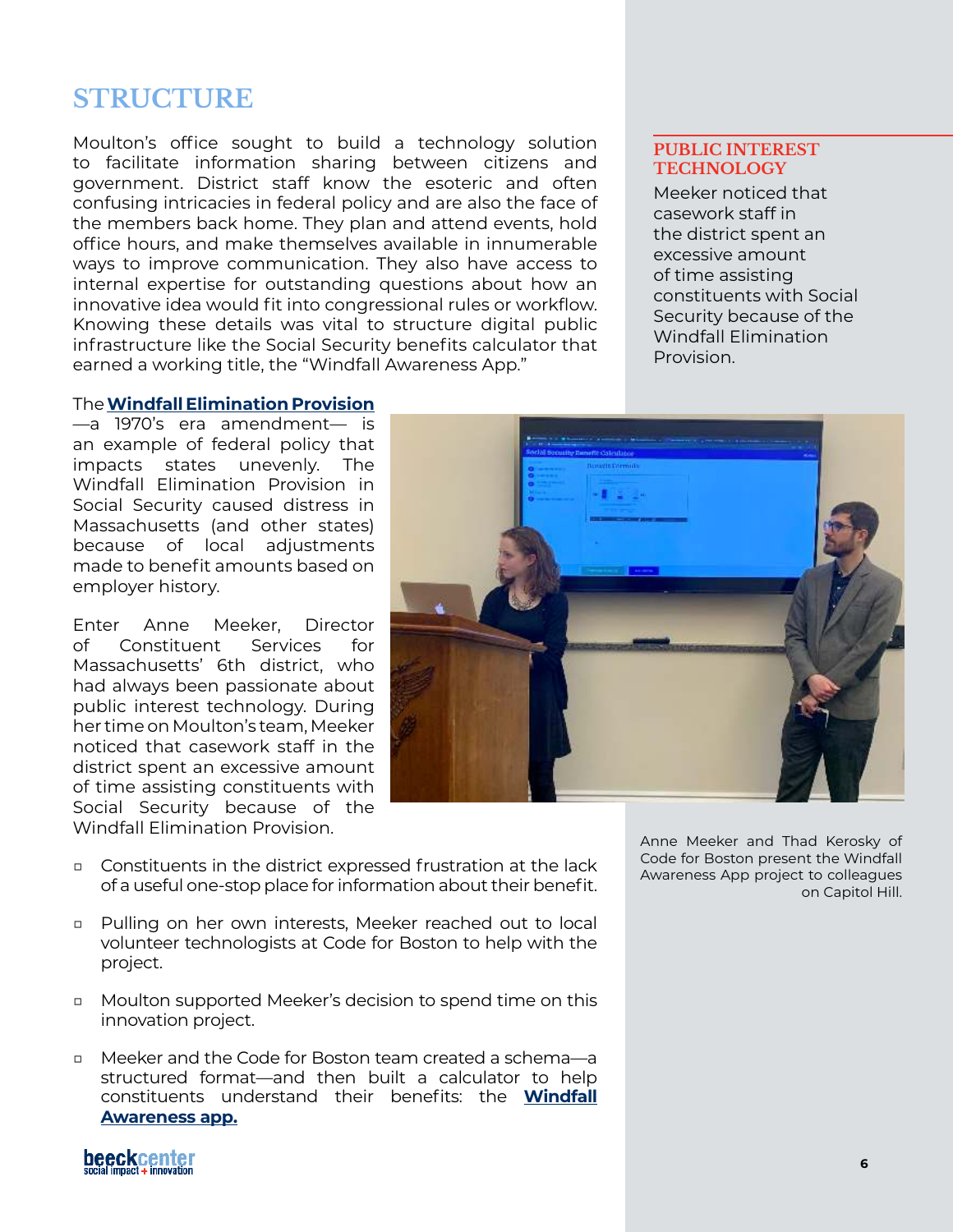## **SHARE**

Once the Windfall Awareness app was launched, Meeker organized an all-staff briefing on Capitol Hill, where she and Thad Kerosky—project lead at Code for Boston—described the challenge, the partnership, and the successful result.

- □ Meeker made sure that a notice of the app went out on the internal constituent service list serve for all congressional offices
- □ Because Congress itself lacks an internal location for civic purpose apps, Meeker secured a **[website](https://ssacalculator.org/)** to maintain the app for public access.
- □ Meeker's colleague, Ananda Bhatia, went on to found the **[Modernization Staff](https://firstbranchforecast.com/2020/02/27/staffers-form-bipartisan-association-aiming-to-modernize-congress/#content) [Association](https://firstbranchforecast.com/2020/02/27/staffers-form-bipartisan-association-aiming-to-modernize-congress/#content)** to support reforms and provide feedback to members.

| <b>COMMUNITIES</b>                                                                                                                                       | <b>MEMBERS</b>                                                                                                                                                                                                                           | <b>CONGRESS</b>                                                                                                                                                                                                                                                                                      |
|----------------------------------------------------------------------------------------------------------------------------------------------------------|------------------------------------------------------------------------------------------------------------------------------------------------------------------------------------------------------------------------------------------|------------------------------------------------------------------------------------------------------------------------------------------------------------------------------------------------------------------------------------------------------------------------------------------------------|
| <b>Shape information</b>                                                                                                                                 | <b>Structure information</b>                                                                                                                                                                                                             | <b>Shares information</b>                                                                                                                                                                                                                                                                            |
| District congressional<br>staff teams up with local<br>technologists to build<br>an online Social Security<br>calculator: the Windfall<br>Awareness App. | Working together,<br>technologists and constituent<br>serving staff in Moulton's<br>office build an application with<br>specific technical capabilities<br>to calculate and adjust for a<br>provision in Social Security<br>regulations. | Moulton's staff convene<br>a briefing open to all<br>colleagues and also make<br>sure other casework staff<br>receive notification about<br>the app, which remains<br>online for all to use. A<br>Moulton staffer creates<br>the Modernization Staff<br>Association for junior staff in<br>Congress. |

The Shape > Structure > Share framework provides a way to think about governing, where communities act as contributors with power and agency over institutions that affect their everyday lives and the lives of others. The following will further clarify how an elected leader in Congress can work together with a skills-based policy-adjacent community to build public interest technology. This report ultimately seeks to answer one important question: how did Moulton's staff and Code for Boston work together to create a successful product that benefited the community they serve?

#### **1. IDENTIFY AN EFFICIENCY GAP AND SECURE THE SUPPORT TO ADDRESS IT.**

A democratic government should facilitate human collaboration in service of the whole society. Policies are the government guidelines that ideally result in such positive outcomes. Technology can optimize and improve these collaborative relationships and lead to improved policy implementation. These values informed Moulton's staff's work on the Windfall Awareness App.

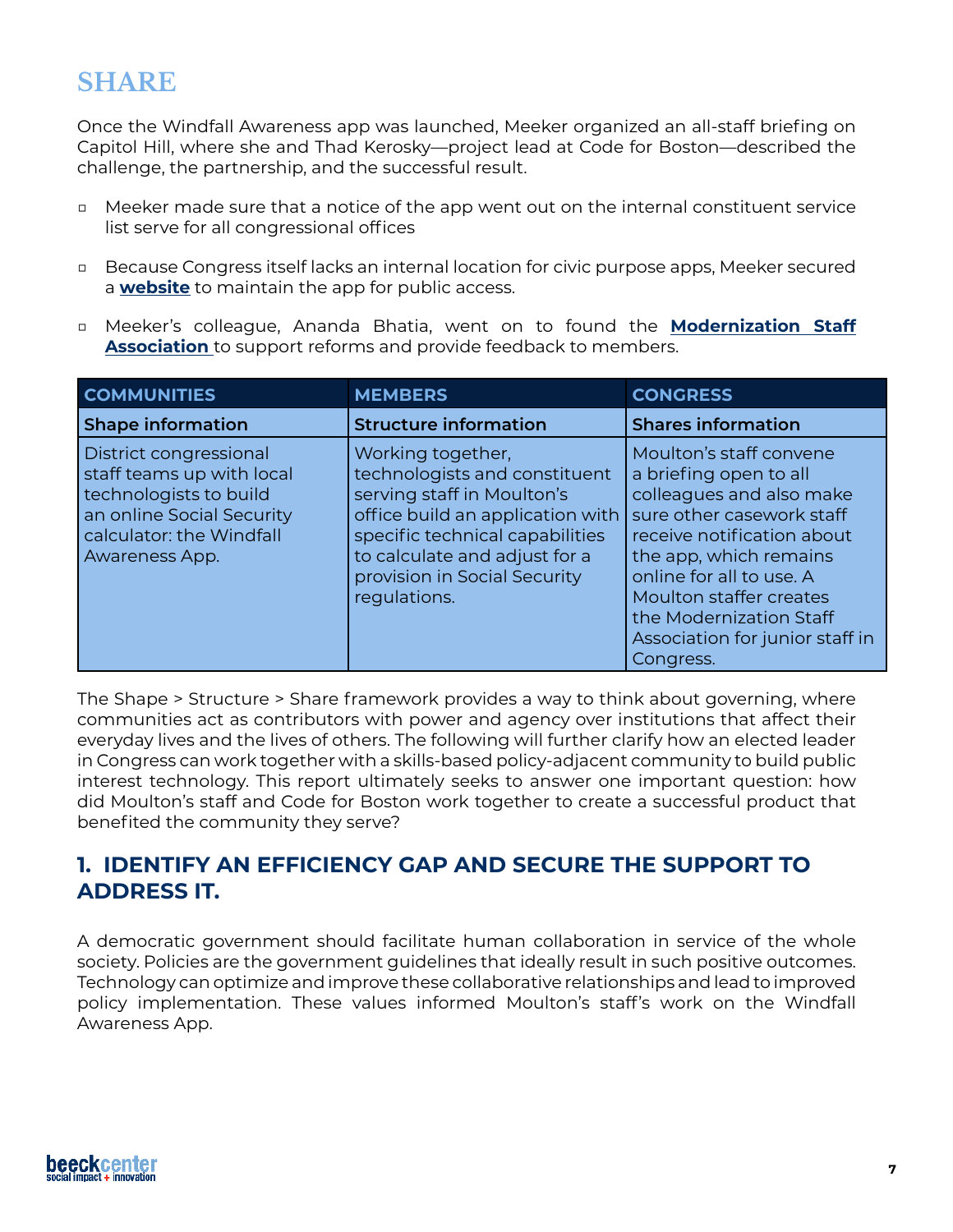<span id="page-7-0"></span>Meeker wanted to enlist Code for Boston to create a better user experience for constituents of Massachusetts' 6th district. She gathered data from her own constituent interactions to illustrate the problem to her district office director.

- □ Hundreds of constituent contacts came to the Massachusetts 6th district congressional office in the form of casework, phone calls and letters during the time spanning from January 2015 through December, 2018. These contacts expressed concerns about the Windfall Elimination component of Social Security and district staff had few solutions to offer.
- □ The constituents were often surprised/alarmed at the amount of dollars that this component took out of their benefits **[payment](https://www.publicretirees.org/)** and wanted their Congressman to assist by either verifying or contesting their reported benefit calculation with the Social Security Administration.

## **2. LAY OUT THE CASE**

Organizations with limited staff resources can boost outcomes if they look for ways to optimize efficiency. The workflow challenge with the Windfall Elimination Provision was a disproportionately large use of staff time. A self-service calculator app built with the help of local public interest technologists would save valuable time to apply to other constituent needs. After identifying her need, Meeker reached out to Code for Boston.

**Scenario:** Constituent visits Moulton's office with hard copy notification letters and denied appeals from the Social Security Administration → Meeker sits down with the constituent



and together they call the Social Security Administration for the pre-calculated parts of the formula inaccessible to the constituent → Meeker and constituent spend 40-45 minutes completing the calculation.

### **3. IDENTIFY A LOCAL COMMUNITY WITH THE TECH CAPACITY TO BUILD SOMETHING NEW**

With her boss' support, Meeker became the institutional champion for the Windfall Awareness App. Code for Boston volunteer Thad Kerosky agreed to meet with Meeker and learn more about the Windfall Elimination Provision challenge.

Meeker shared the **[flowchart](https://drive.google.com/file/d/1-0EVkOIDcTjRPECE-SxbWwMpLh_cxaPS/view)** that her casework colleagues used for Social Security assistance and the current tools available through the **[Social Security Administration](https://www.ssa.gov/)**  and other organizations. Their conversation focused on one question: is a technology fix appropriate? For the Windfall Awareness App, the answer was yes. It expanded public good problem solving in two directions, between the Member and the constituent. Next, they [scoped out the app](https://docs.google.com/document/d/1iwR5xeNK-JfQH4Bv2otgkmNXuz_Wgxz_3uJo-afb0kQ/edit) end-users.

Meeker and Kerosky became the core team. They brainstormed a policy storyboard that showed an individual constituent's interaction with the system of Congress. They developed a shared vision and refined the Windfall Awareness project concept. They scheduled weekly hack nights in a well attended co-working **[space](https://cic.com/about-us)**.

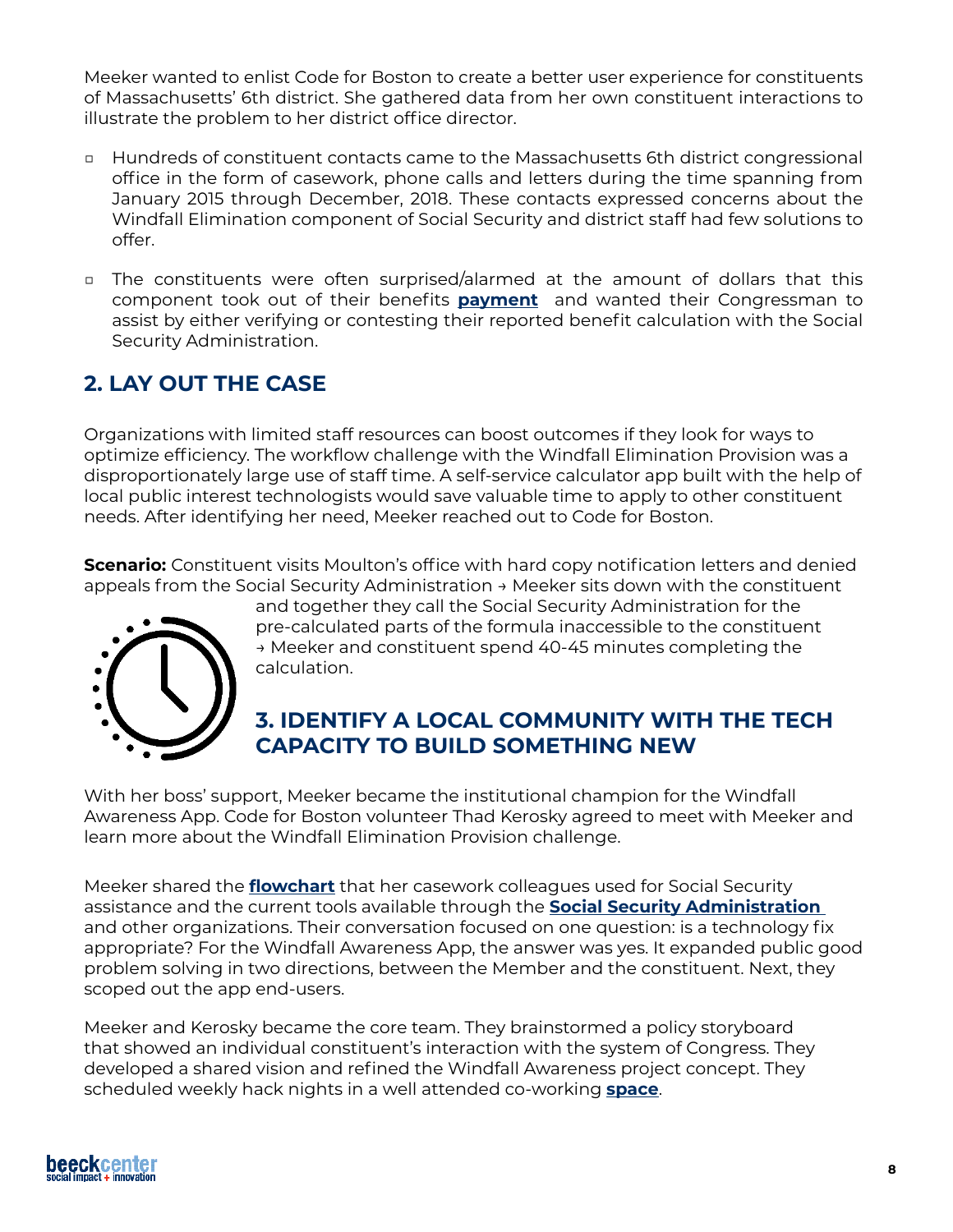### <span id="page-8-0"></span>**4. WORK AS AN AGILE TEAM**

The core team spent a few weeks figuring out the work plan and **[scope](https://docs.google.com/document/d/1iwR5xeNK-JfQH4Bv2otgkmNXuz_Wgxz_3uJo-afb0kQ/edit)** of the project. When the whiteboards of math and intent were coherent, they brought in the broader Code for Boston membership. Kerosky shared his experience helping to manage volunteer skills for the Windfall project on **[GitHub](https://github.com/plocket/cfb-hacking-project-management/issues/7#issuecomment-578384465)**.

The team spent three months creating the launch app, with Meeker attending the hack nights on her commute between Salem and Boston.

With the beta model in hand, Meeker began civic user testing with constituents at in-person Town Hall meetings. The user experience phase of the project presented typical challenges. New technology adoption is a difficult undertaking, especially when your target audience is made up of seniors unaccustomed to digital infrastructure. Meeker's intent was for the technology adoption to begin with constituents who were willing to try the app in the hopes that they would then use it, and provide feedback. Ideally, these constituents would then promote the value of the app among their friends and peer networks.

The Windfall Awareness App is now available to help constituents avoid the sudden alarm they feel over financial plans. It saves congressional staff time because constituents are able to help themselves with a policy obstacle or come to a meeting better prepared. Even more, it exists as a shared public resource. Kentucky, New Hampshire and Ohio have to contend with the same Social Security amendment.



Rep. Seth Moulton (MA06) at a constituent Town Hall at North Shore Community College.

Because it is shared with everyone, all Social Security recipients can use it to predict, verify, plan for, or avoid the Windfall Elimination Provision.

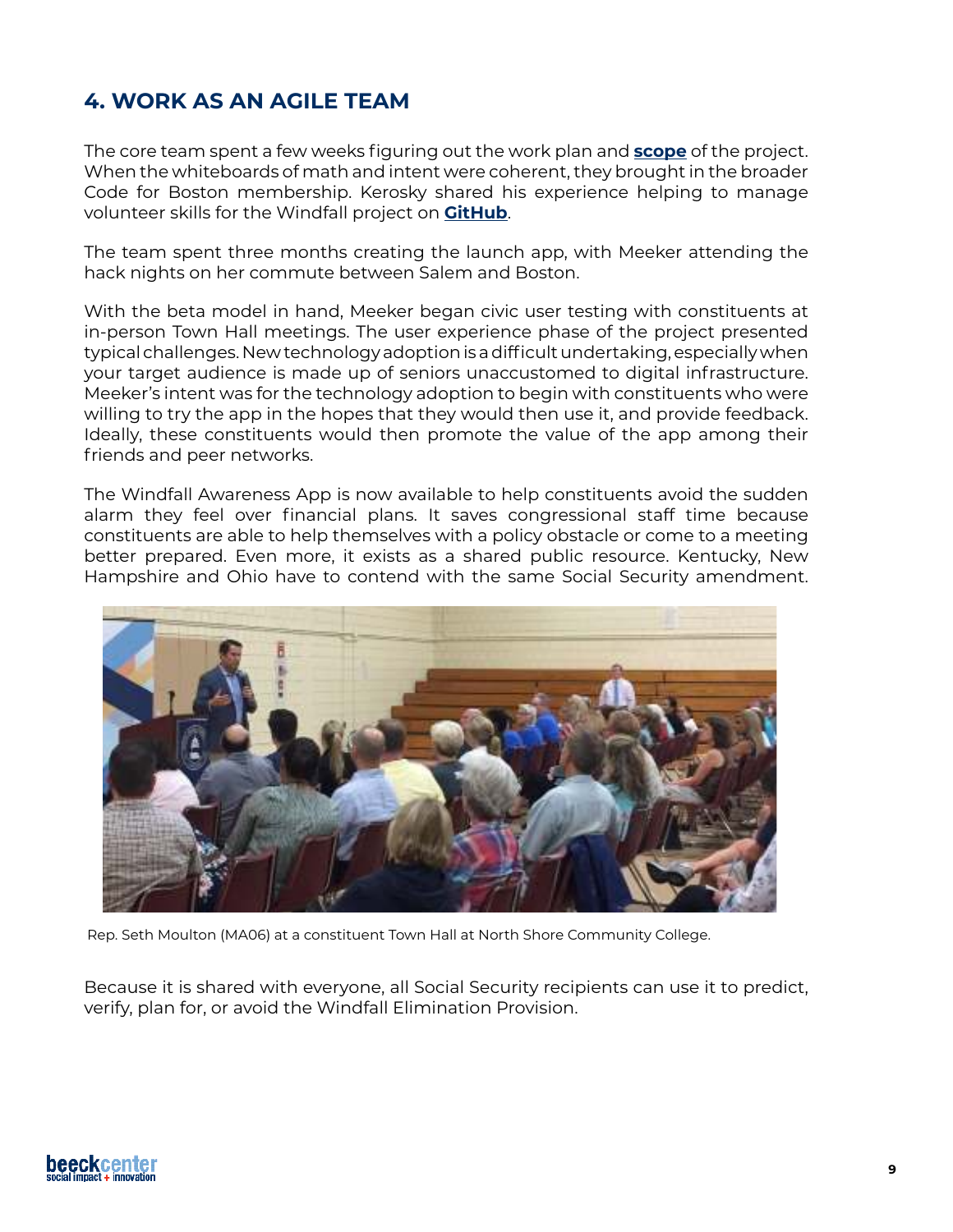# <span id="page-9-0"></span>**Conclusion**

The challenge remains to find a permanent home for the Windfall Awareness App and other innovative digital public infrastructure built with Congress in mind. See this **[memo](https://docs.google.com/document/d/16DGQNmGLkk3r8lKOv9EsCHKljXy41bczumPuG4w6Xuc/edit)** and this **[report](https://lincolnpolicy.org/wp-content/uploads/2021/10/Using-Technology-to-Improve-Constituents-Interactions-with-Congress-2.pdf)** about the need for a secure enterprise communications architecture in Congress—one that could include shared digital resources and provides an institutional memory so that incoming members and staff can carry the baton forward on innovation. It is worth noting that frequent staff turnover in Congress depletes institutional memory and capacity.

As a district office proof of concept, the Windfall Awareness App was a success. Yet the jury is out as to whether or not this kind of public-spirited innovation will move the institution of Congress toward 21st century progress. Congress still needs funding support and capacity to absorb and metabolize public interest technology. Despite the larger challenge, this project hit vital high marks: building shared knowledge and creating opportunities for increased legitimacy in U.S. democracy.

## **Continuing The Conversation**

This final section offers author perspectives and starting points for civic technologists hoping to work on a project with Congress.

Perhaps the most exciting aspect of modernizing Congress are the benefits that can come from including a broader range of civic activity in the policy process. Indeed, building a more inclusive democracy will not only bolster legitimacy in government, but also improve the knowledge and skills available to policymakers. The U.S. government is experiencing a crisis of legitimacy; the attack on the U.S. Capitol in January 2021 illustrates how democracy is contested and institutions are at risk. New types of connecting technology will play a vital role in leveling the playing field between insiders with access and citizens who are mostly shut out of the process of lawmaking. In this way, collaborations like the Windfall Awareness App can create a more representative governing system.

Before the COVID-19 pandemic, the U.S. Congress had already experienced significant digital changes. For example, U.S. Code became machine readable and committee information consolidated into **[one central](https://docs.house.gov/)** repository. Yet to this day, Congress lacks an enterprisewide digital commons for public-serving technology. Civic tech projects **[sometimes fail](https://civictech.guide/graveyard/)**  to reach an optimal audience when they lack a place to go where they can be hosted and maintained to serve the public. An app built as a collaboration with a Member of Congress like the Windfall Awareness App is one example. An institutionally approved digital space would solve this problem.

Progress is ongoing and new possibilities are continually emerging because of modernization. To be sure, 60% of the recommendations **[issued](https://modernizecongress.house.gov/implementation)** by the first session of the Select Committee on the Modernization of Congress have been implemented or are in process. Some of the civic-tech-relevant recommendations include: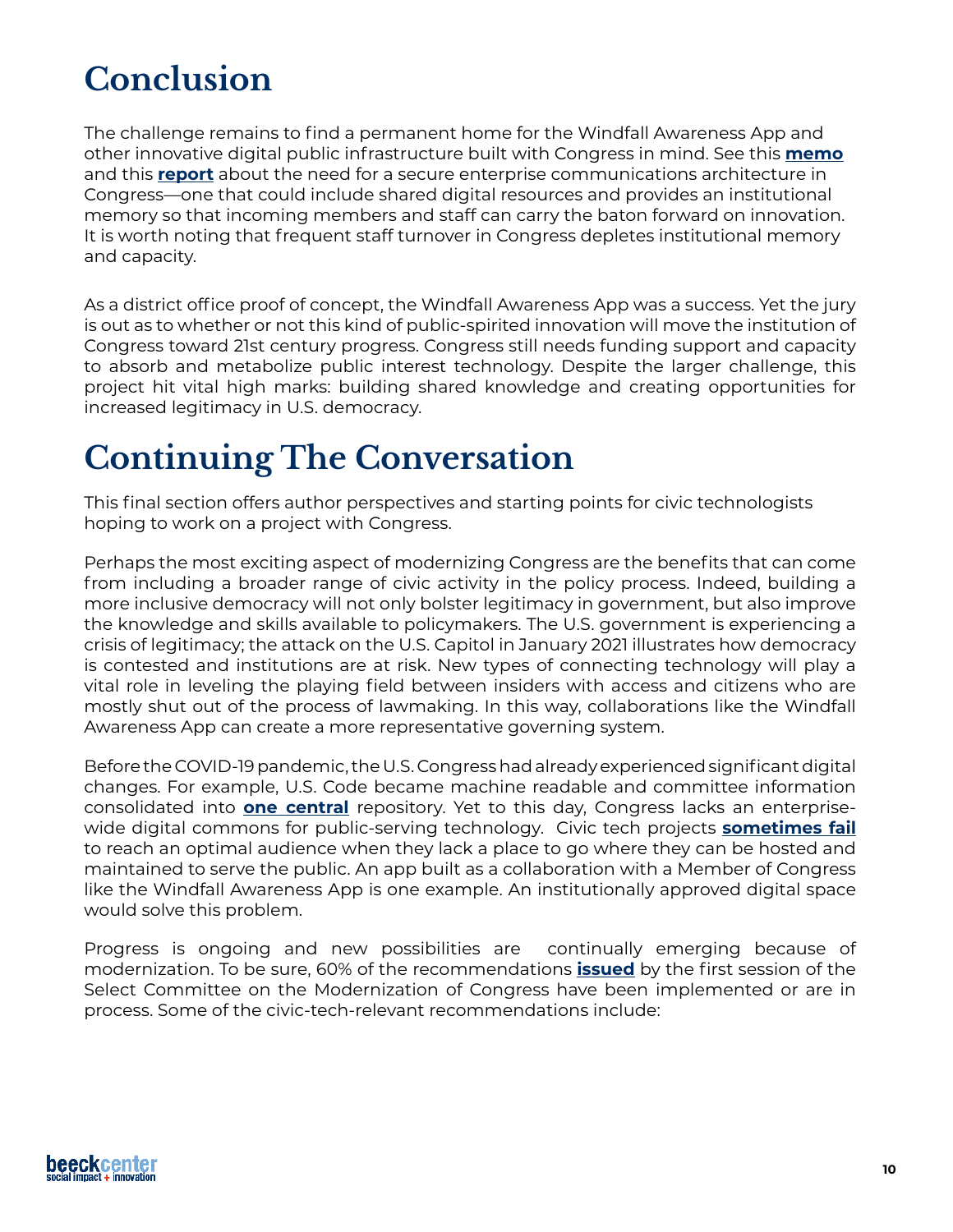- □ Updated institutional **[Communications Standards](https://cha.house.gov/sites/democrats.cha.house.gov/files/documents/Communications%20Standards%20Manual_12-19-2019%20ONLINE.pdf)**
- □ Accessibility for the disabled
- □ Remote telework capacity i.e. enterprise Zoom license, committee hearings streamed and archived
- □ Transparency in bill writing and amendments
- □ Bulk purchase of technology
- □ A Congressional Digital Service
- □ Public website for all **[Member Mass Communication](https://masscommsdisclosure.house.gov/)**
- □ Member directed **[Community Project Funding](https://appropriations.house.gov/transparency)**

The Modernization Committee recently passed another set of **[recommendations](https://modernizecongress.house.gov/117th-recommendations)**, creating many opportunities for experimentation and public interest technology collaboration. Recommendations addressed:

- □ The need to collect diverse institutional data
- □ Better use of data and evidence in congressional functions, including oversight
- □ Technology tools for collaboration
- □ The Committee has also highlighted capacity needs in hearings and t**[hrough virtual](https://modernizecongress.house.gov/committee-activity/virtual-discussions) [listening sessions](https://modernizecongress.house.gov/committee-activity/virtual-discussions)**. Here are some ideas to pursue:
- □ How would we structure district office information as constituent serving data that would be helpful for policy in Congress? For example, for oversight, evaluation, monitoring, dynamic modeling? How about a dashboard? For more information, view an October 27, 2021 **[hearing](https://modernizecongress.house.gov/committee-activity/hearings/10/28/2021/strengthening-the-lawmaking-process-how-data-can-inform-and-improve-policy)** about it.
- □ How is Congress building capacity to incorporate the **[Foundations for Evidence Based](https://www.congress.gov/bill/115th-congress/house-bill/4174) [Policymaking Act](https://www.congress.gov/bill/115th-congress/house-bill/4174)** and strengthening its **[Article One powers](https://constitutioncenter.org/interactive-constitution/article/article-i)** to keep up with the Executive Branch?
- □ How might individual members share with their colleagues the information they have learned about data and technology in their individual districts? A central casework archive? A Civic App Store? A Maker Space for committees? In person collaborative methods are vital in politics. How about a caucus or study group of members who are also former state legislators to share local best practices?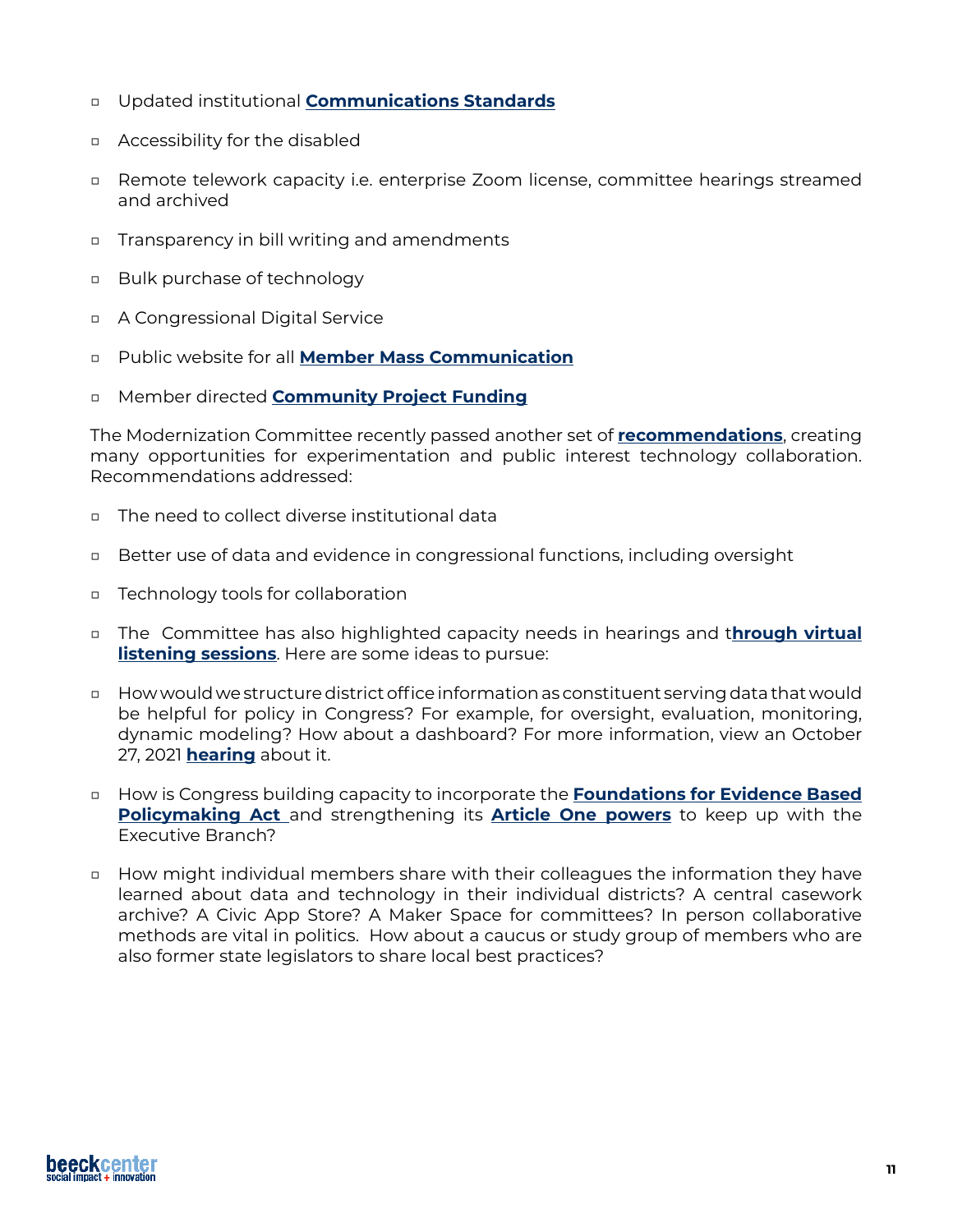